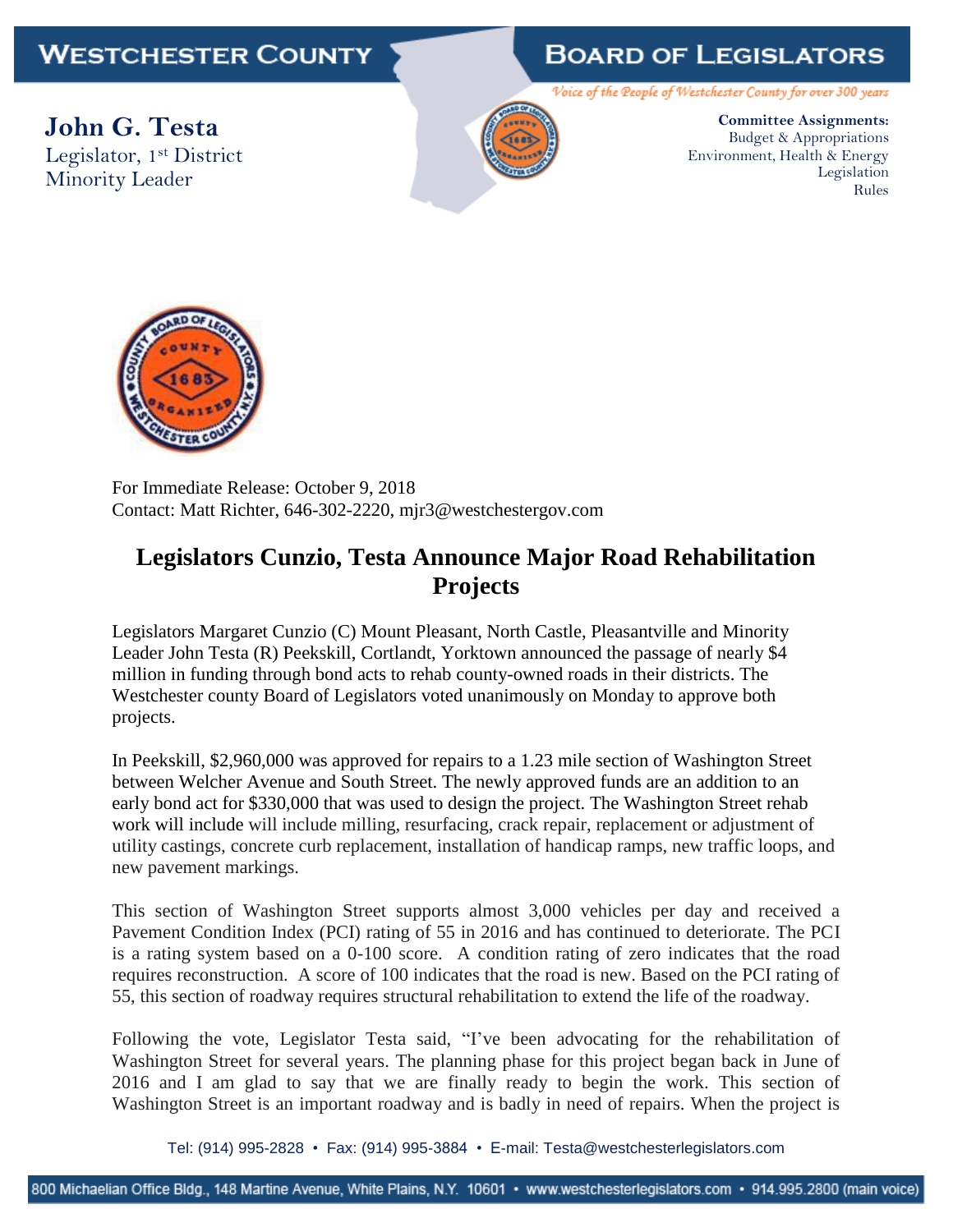finished, Washington Street will be in excellent condition and will be set to serve the people of Peekskill for decades to come."

The project on Washington Avenue in Pleasantville will span a 1.2 mile section of the road between Grandview Avenue and Greeley Avenue. The new funding through the bond act is \$1,810.000 which is in addition to \$220,000 previously approved for the design phase of the project. The nature of the work will be the same as described above. Washington Avenue also carries approximately 3000 cars per day and also received of PCI rating of 55 in 2016.

Following the vote, Legislator Cunzio said, "I want to thank my legislative colleagues as well as the women and men in Westchester's Department of Public Works for addressing this important need in Pleasantville. Washington Avenue is a well-used and important part of our infrastructure and is badly in need of rehabilitation. This work will go a long way toward keeping drivers and pedestrians safe while supporting vital economic activity for our local businesses."



*Section of Washington Avenue in Pleasantville*